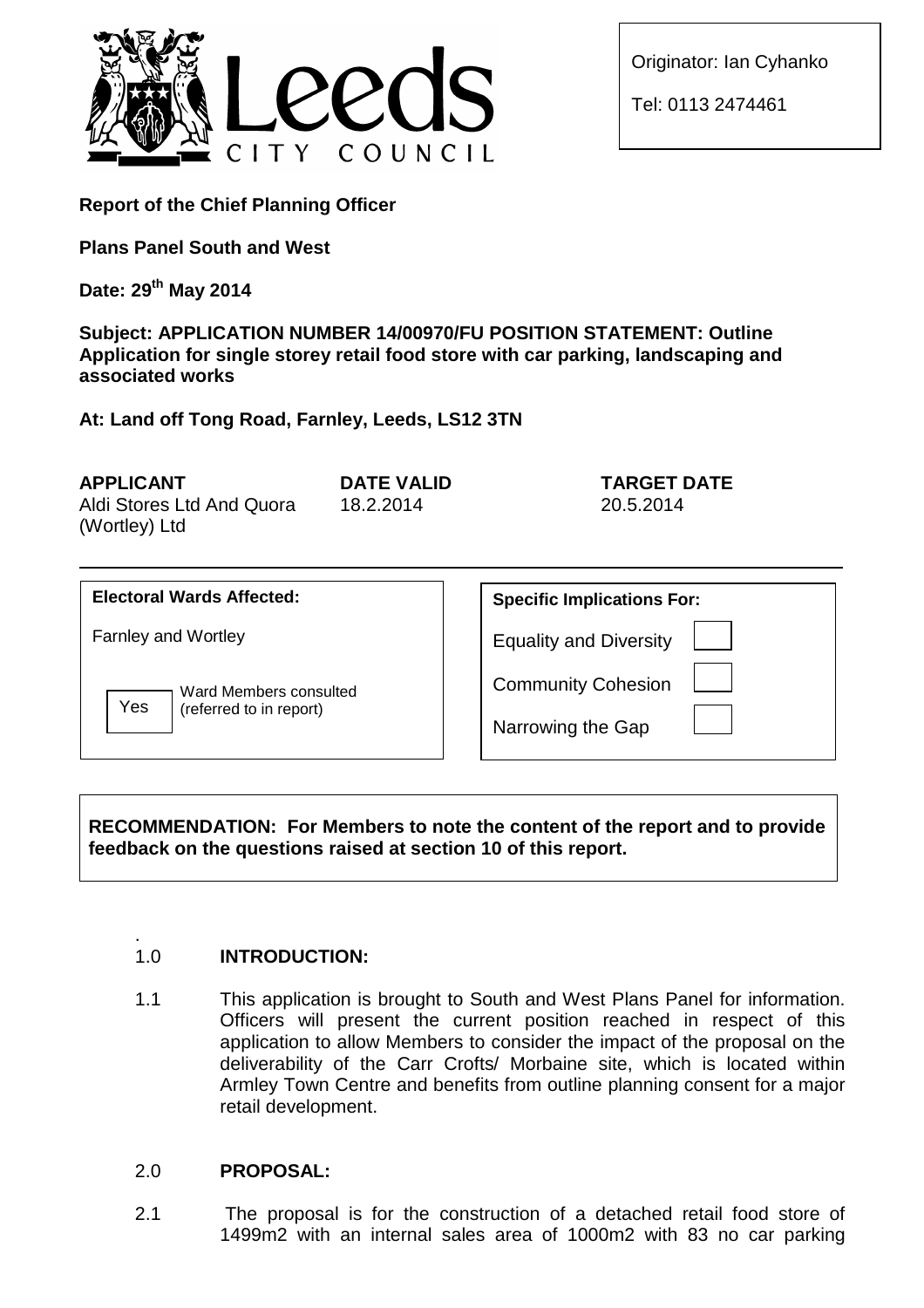spaces and associated hard and soft landscaping. Aldi UK are a discount food retailer; they propose around 20 – 30 jobs (mixture of part and fulltime) once the development is complete.

- 2.2 The building proposed is of brick construction with a flat roof. The parking area is to be located between the side of the building and the western boundary of the site. The front of the building faces onto Tong Road.
- 2.3 A draft Section 106 'Heads of Terms' Planning Obligation has been produced which lists the production of a Travel Plan (which incurs a monitoring fee of £2500), a contribution to be made to Public Transport, £50,000 towards off–site highway works at Whingate junction, and to endeavour to make employment opportunities available via the Council's Jobs and Skills Services.

## 3.0 **SITE AND SURROUNDINGS**

- 3.1 The application site consists of a former scarp yard, which accommodates a detached property. The majority of the site is vacant and there are still remains of former scrap vehicles and other waste upon the site. It appears the use of the site ceased some time ago. Much of the site is overgrown and there are a number of trees which are mainly located around the site boundaries. The site lies unallocated within the Leeds UDP and is identified as a having a poor impact on the environment of the area.
- 3.2 The site is almost flat, and is located a lower level than the adjacent highways of Tong Road and Albany Street which lies to the south and east respectively. The site lies within the Farnley and Wortley ward which lies to the south of the site, and abuts the ward boundary of Armley which lies to the north. Locally, many residents perceived the site as being within the Armley area, as oppose to Wortley.
- 3.3 The site lies on the northern side of Tong Road, in a locality which is characterised by a mix of land uses. The northern side of Tong Road is increasingly residential in character, with the southern side being more commercial in character. Immediately to the north of the site lies the playing field for Whingate Primary School, and beyond this, rows of streets of dense back-to-back properties. To the east lie more modern spaciously set 1970's type red brick, semi-detached properties. To the south, across Tong Road lies commercial 'shed' type buildings which are occupied by a metal works and car garage. To the west lies a former Public House which has been sub-divided into flats, and Whingate Primary School.

# 4.0 **Relevant Planning History:**

- 4.1 There are no records of any previous planning applications for the comprehensive redevelopment of this site. Other previous applications have been for minor alterations to the existing building which are to be demolished and have no relevance to this application.
- 4.2  $\blacksquare$  Outline planning consent (10/02363/OT) was granted on 25<sup>th</sup> January 2012 for *'demolition of an existing waste transfer station and other commercial*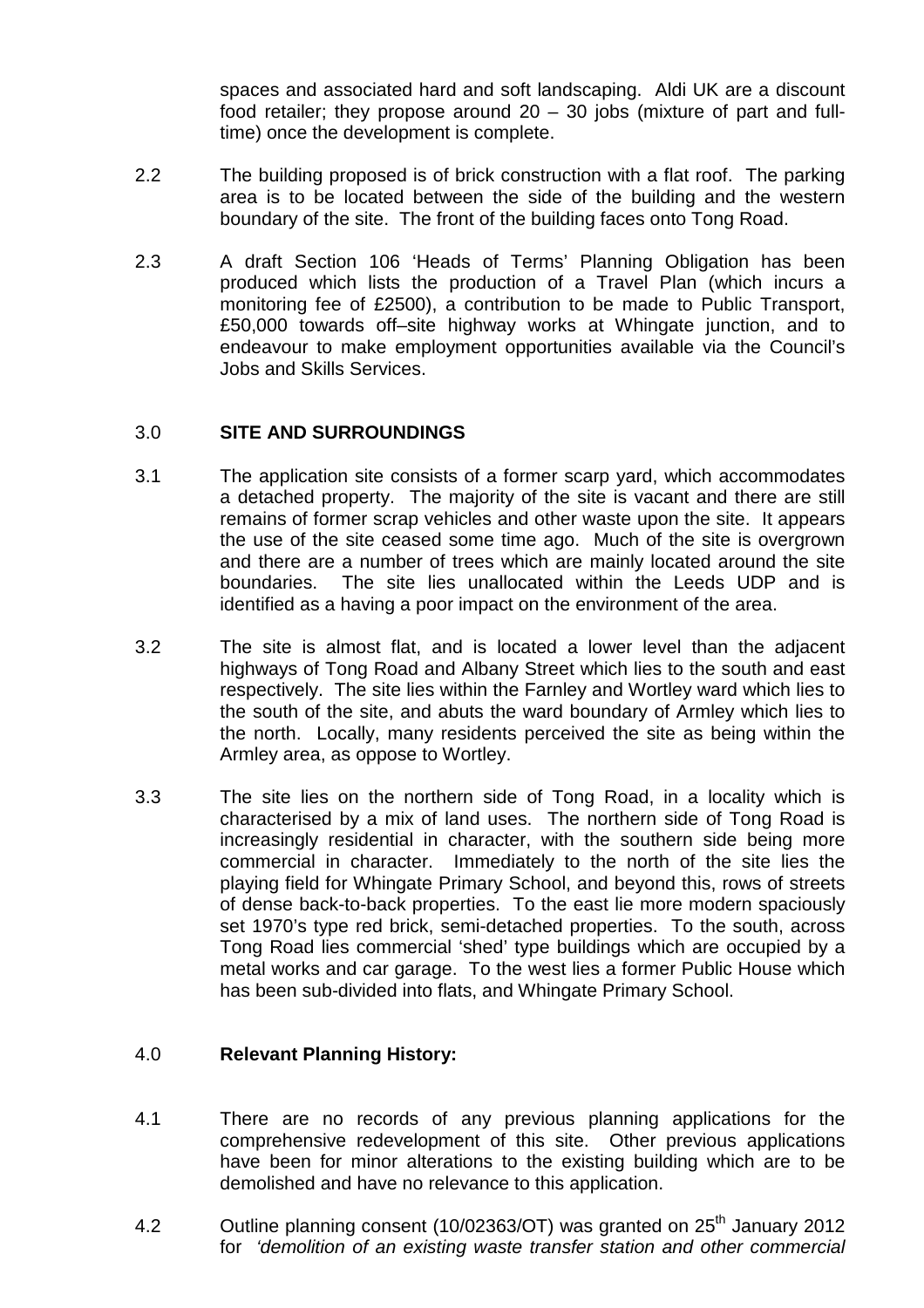*buildings to erect a retail superstore with car parking, petrol filling station/shop, three A1/A2/A3 units and public open space',* on land off Carr Crofts, Town Street and Modder Place, Armley (known as

the Morbaine site). This site lies within Armley Town Centre and has not been implemented.

# 5.0 **HISTORY OF NEGOTIATIONS**

5.1 The application has been amended since its submission by increasing the level of detail of the Albany Street elevation by introducing pillars and high level glazing. An increased amount of landscaping is now proposed.

## 6.0 **PRE-APPLICATION COMMUNITY INVOLVEMENT**

- 6.1 The first stage of public consultation was undertaken by the applicants in July 2011. The closest 1,827 properties to the site were sent a newsletter which outlined the proposal. This exercise prompted 158 responses, 98% of which were positive.
- 6.2 A community consultation evening was held on 28th January 2014 at Whingate Methodist Church. This was attended by 27 people.

# 7.0 **PUBLIC/LOCAL RESPONSE**

- 7.1 The application was publicised by 4 site notices which were posted adjacent to the site on 28th February 2014. An advert was also placed in the local press on 6th March 2014. Letters of notification were sent to 19 adjacent occupiers on Albany Street, the flats contained within former New Inn, and Whingate Primary School.
- 7.2 To date 80 letters of support and 1 letters of objection were received to the application. The majority of the letters of support received are contained on standard letters which were sent out to nearby residents by Aldi. It is debatable how much weight can be attached to these standard letters of support received, as ultimately they have been written by the applicant, although endorsed by local residents. Aldi collected a list of 'supporters' from their initial mail drop and once the planning application was submitted to the Local Planning Authority, Aldi wrote to these people asking them to formally support the application.
- 7.3 This group of 'supporters' were provided with a standard letter of support by Aldi, which was addressed to the Local Planning Authority along with a prepaid envelope. The covering letter which was sent to local residents even suggested further points for local residents to raise, to add to their letters of support. The points raised in these standard letters of support are summarised below.
	- The proposal will improve the appearance of the site
	- Increased shopping choice
	- Competition is good, Aldi is value for money
	- The proposed store has level access and disabled parking
	- The proposal will create job opportunities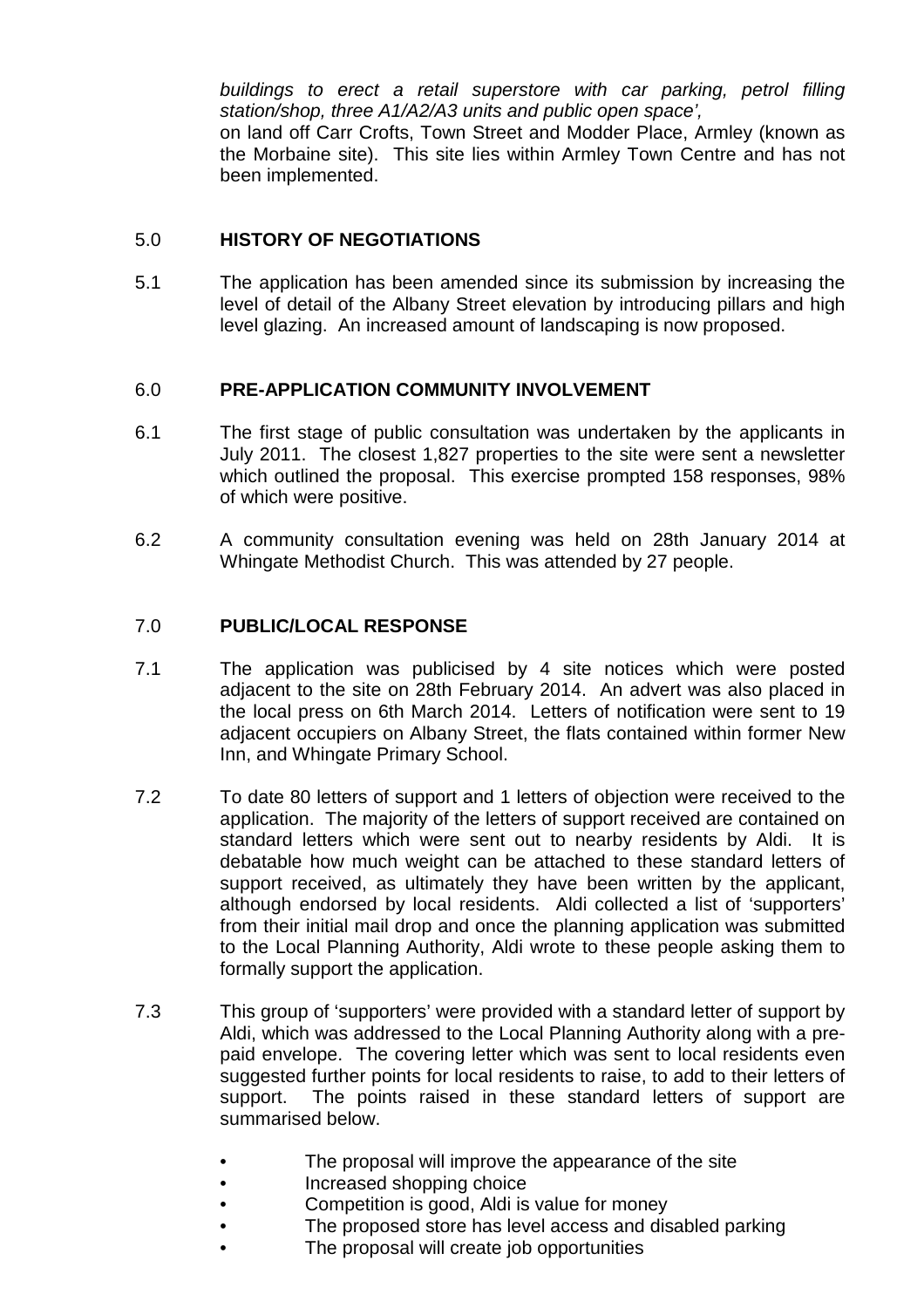- Will boost the local economy
- The site is easily accessible and very convenient
- The site has been an eye-sore for years
- The proposal will benefit an elderly population
- Many local people own no car and the proposal will be serve a existing residential population
- The proposal will lessen the need for people to travel to other food stores
- 7.4 The only objection received is from a resident who lives opposite the site on Albany Street. This representation states that the proposal would overshadow their property and a shadow analysis should be submitted in support of the application.
- 7.5 At the time of drafting this report no representations had been received from Ward members, the position will be updated if required at Panel.

### **8 CONSULTATION RESPONSES**

#### **Statutory:**

Environmental Agency No objections subject to conditions

#### Highways

No objection subject to standard conditions, including agreed off-highway works to be secured through a S278 agreement. The store being conditioned to be only occupied by a discount food retailer.

#### **Non-statutory:**

## Sustainable Development Unit

Considers the appearance of the building would be improved with a pitch roof in place of the flat roof proposed.

Architectural Liaison Officer

No objections, made comments regarding the calibre of glazing etc

Travelwise' (Travel Plan Officer)

The Travel Plan is acceptable. A monitoring fee of £2500 is required.

#### Contaminated Land Officer

No objections to the proposal subject to a condition which places a duty on the applicant to submit a Remediation Statement.

#### Access Officer

No objection, the proposal offers level access and an adequate level of disabled car parking.

#### Environmental Health

No objections subject to conditions which limited the noise level from plant equipment and opening hours

#### Mains Drainage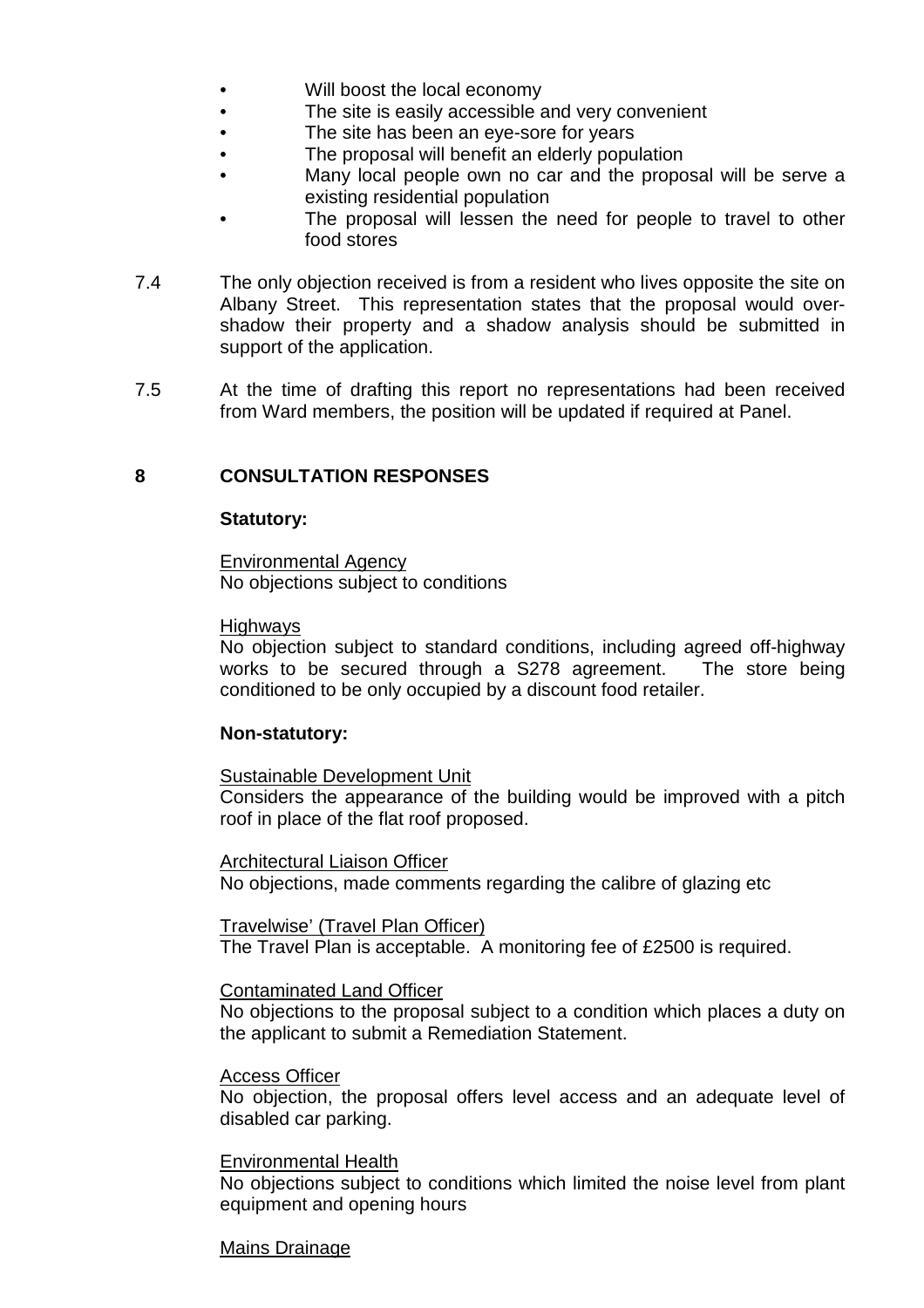No objections subject to conditions.

# **9 PLANNING POLICIES**

- 9.1 Planning law requires that applications for planning permission must be determined in accordance with the Development Plan, unless material considerations indicate otherwise.
- 9.2 The Development Plan for the area consists of the adopted Unitary Development Plan Review (2006), the Natural Resources and Waste DPD (2012) along with relevant supplementary planning guidance and documents. The Local Plan ( Core Strategy and Site Allocations Plan) will eventually replace the UDP – the Core Strategy has been submitted to the Secretary of State and is currently undergoing Examination and the Site Allocations Plan is at Issues and options stage having been through a period of public consultation in the summer of 2013.
- 9.3 UDPR
	- GP5 Detailed Planning Considerations
	- GP7 Planning Obligations
	- N12 Priorities for Urban Design
	- N13 Design and New Buildings
	- N25 Development and Site Boundaries

N39A – Sustainable Drainage

- T2 Transport Provision for Development
- T7A Cycle Parking Guidelines
- T7B Motor Cycle Parking Guidelines
- T2C Travel Plans
- T2D Public Transport Contributions
- T24 Parking Provision for New Development
- S2 Vitality and Viability of Town Centres
- S4 Retention of Retail Character
- S5 Major Retail Development Location (Sequential Test)
- BD4 Plant Equipment and Service Areas
- BD5 Amenity and New Buildings
- LD1 Landscaping Schemes
- 9.4 Leeds Local Development Framework (emerging) Development Plan Document - Statement of Community Involvement (2007)
- 9.5 Supplementary Planning Advice
	- Travel Plans (2011) Supplementary Planning Document (draft)
	- Public Transport Improvements and Developer Contributions (2008)
	- Supplementary Planning Document
	- Building for Tomorrow Today, Sustainable Design and Construction (2010) - Supplementary Planning Document
	- Sustainable Urban Drainage in Leeds (2004) Supplementary Planning **Guidance**
- 9.6 National Planning Policy Advice
	- National Planning Policy Framework
	- Ministerial Statement: Planning for Growth (March 2011)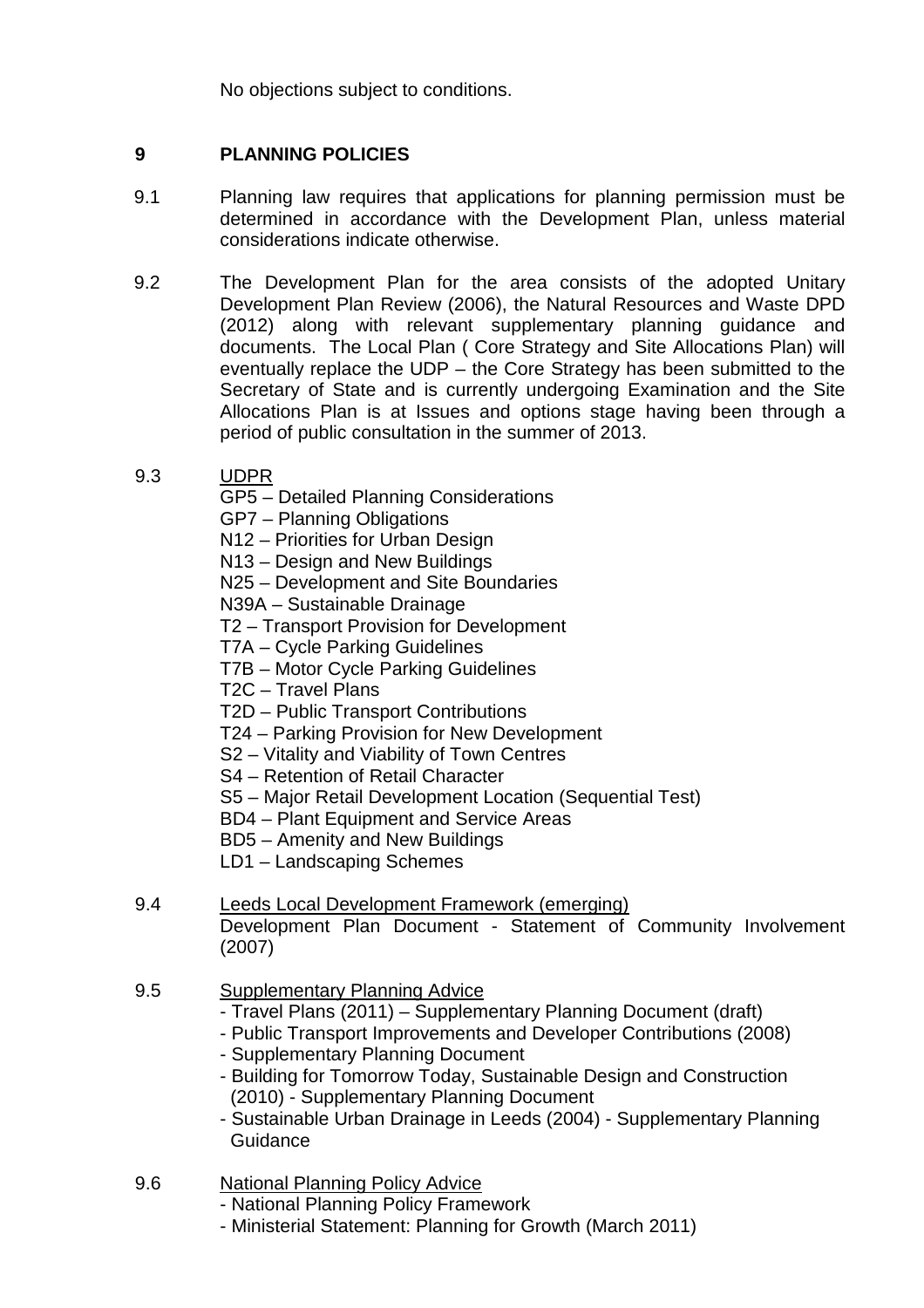# **10 MAIN ISSUES**

Principle of Development

## Principle of the Development

- 10.1 The site unallocated within the adopted Leeds Unitary Development Plan and approximately half a mile to the south-west of Armley Town Centre. The proposal is contrary to the NPPF and the Leeds City Council Unitary Development Plan (Review 2006) and the emerging Core Strategy, which both seek to direct town centre uses to town centre locations. This therefore means that in line with paragraphs 24 and 26 the application is required to undertake a Sequential Assessment and potentially an Impact Assessment.
- 10.2 The emerging Core Strategy adopts the same town centres first approach endorsed by the NPPF. The Core Strategy has now been through the Examination in Public and whilst there are still matters to be resolved (Gypsy and Travellers and Affordable Housing) the Inspector has indicated that he only wishes to see minor amendments to the policies relevant to this application. It is therefore the formal, legal position of Leeds City Council that the relevant Core Strategy policies should be given significant material weight.
- 10.3 Policy P1 identifies Armley as a Town Centre, the highest order of centre below the city centre. Policy P5 states:
	- (I) Food stores will be directed towards the town and local centres identified in policy P1.
		- (II) Sites on the edge of town and local centres will be considered where there are no available, viable or suitable sites within centres.
		- (III) A number of town centre could perform more successfully as major locations for weekly shopping needs if they included investment in new food store provision and/or redevelopment of existing facilities to expand their retail offer or expand their function. Appropriate provision within centre or on edge of centre will be encouraged, and will be supported where sites can be identified in the following locations:
		- Armley
		- Chapel Allerton
		- Cross gates
		- Dewsbury Road
		- Farsley
		- **Headingley**
		- Holt Park
		- Horsforth Town Street
		- A new centre at Richmond Hill
		- Holbeck
- 10.4 It is important to note that Armley has been identified in this policy, as it is a Council commitment to deliver new retail facilities within the town. This reflects a permission given for a retail foodstore on the Morbaine site. The Morbaine/Carr Crofts site within the designated centre of Armley benefits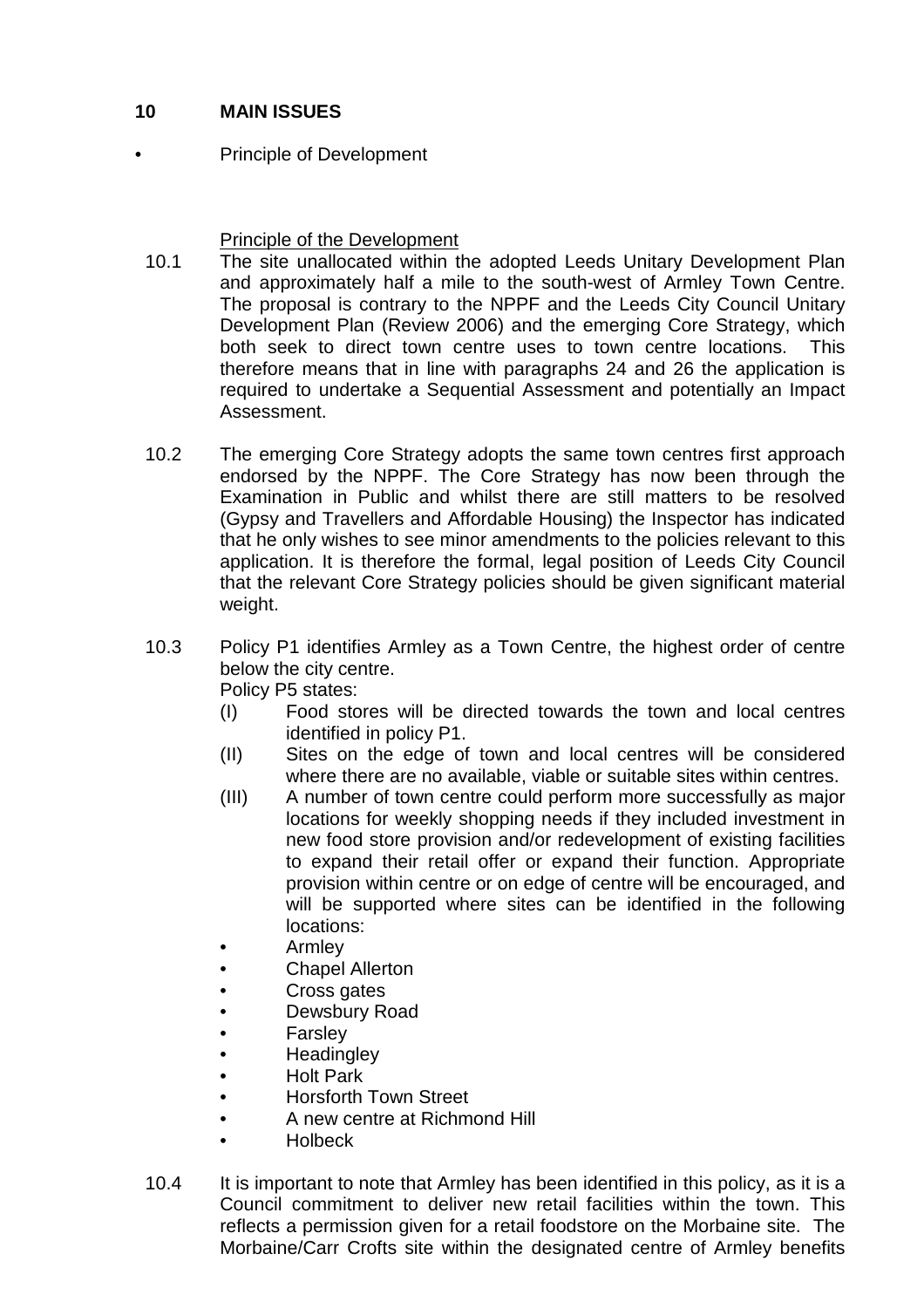from outline planning permission (10/02363/OT) for a major foodstore circa 8,350 sqm granted in January 2012. This site is sequentially preferable to the proposal site and to be convinced that the proposal has adequately passed the sequential test, there will have to be strong justification for dismissing the Morbaine site. It was envisaged that the development of this Morbaine site by a major food retainer would act as an anchor store, and encourage other retailers to locate within Armley town Centre, acting as a catalyst for the regeneration of the locality. The outline consent of this site also included a new area of public realm.

- 10.5 The applicants have dismissed this site due to legal and ownership issues which they state render the Carr Crofts site complicated and expensive to develop. The title information for the site shows that the site is held in 14 different ownerships, with 22 separate Title entries. With planning consent for a net floor area of 5,017sqm retail floorspace consented on the Carr Crofts site, the Aldi proposal represents only 20% of this net floor area. In terms of turnover, the Aldi proposals would have a turnover of approximately 15% of the estimated turnover for the proposals.
- 10.6 At present the site is occupied by a number of different uses which will generate a return. A large waste management/ recycling facility is present on the site, this business will need an alternative site in the area. The industrial estate which currently occupies the site is almost fully occupied with only 2 units vacant. There are currently boards on the site offering premises to be Let (potentially on a short term licence), which indicates there is no intention to redevelop the site in the short term.
- 10.7 The agents acting for Aldi have stated although they are not privy to tenancy agreements with the existing tenants upon the site, it does not appear that the site is being readied for comprehensive development, and it is estimated that obtaining vacant possession would take 2/3 years, in addition to this full demolition and remediation, as well as establishing other tenants alongside Aldi would take development beyond reasonable timeframe. Therefore the proposal would only occupy part of the site leaving the majority undeveloped. It is unlikely the current owners would be willing to clear the entire site for a development which only occupied approximately 20% of it
- 10.8 The applicants acknowledge the need to regenerate the Carr Crofts area, but state the investment required is substantial, given the fact that the existing site is occupied by a number of users; the returns from redevelopment would need to be high to compensate. They also state that the site, with a number of different ownership requires a viable scheme to be unlocked. The rental level achieved for an Aldi store would not be sufficient to do this. If part of the site were made available to Aldi as part of a stand alone scheme, this could prejudice the long term potential of the wider regeneration of the site and undermine future investment opportunity. The sequential test provided illustrates they are no alternative available sites within a 5 minutes catchment of the application site, including this Morbaine site.

**Are members satisfied that it is unrealistic and unviable for this proposal for an Aldi fodstore (circa sale area of 1000sq m) to be developed upon the Morbaine site, Carr Crofts Armley?**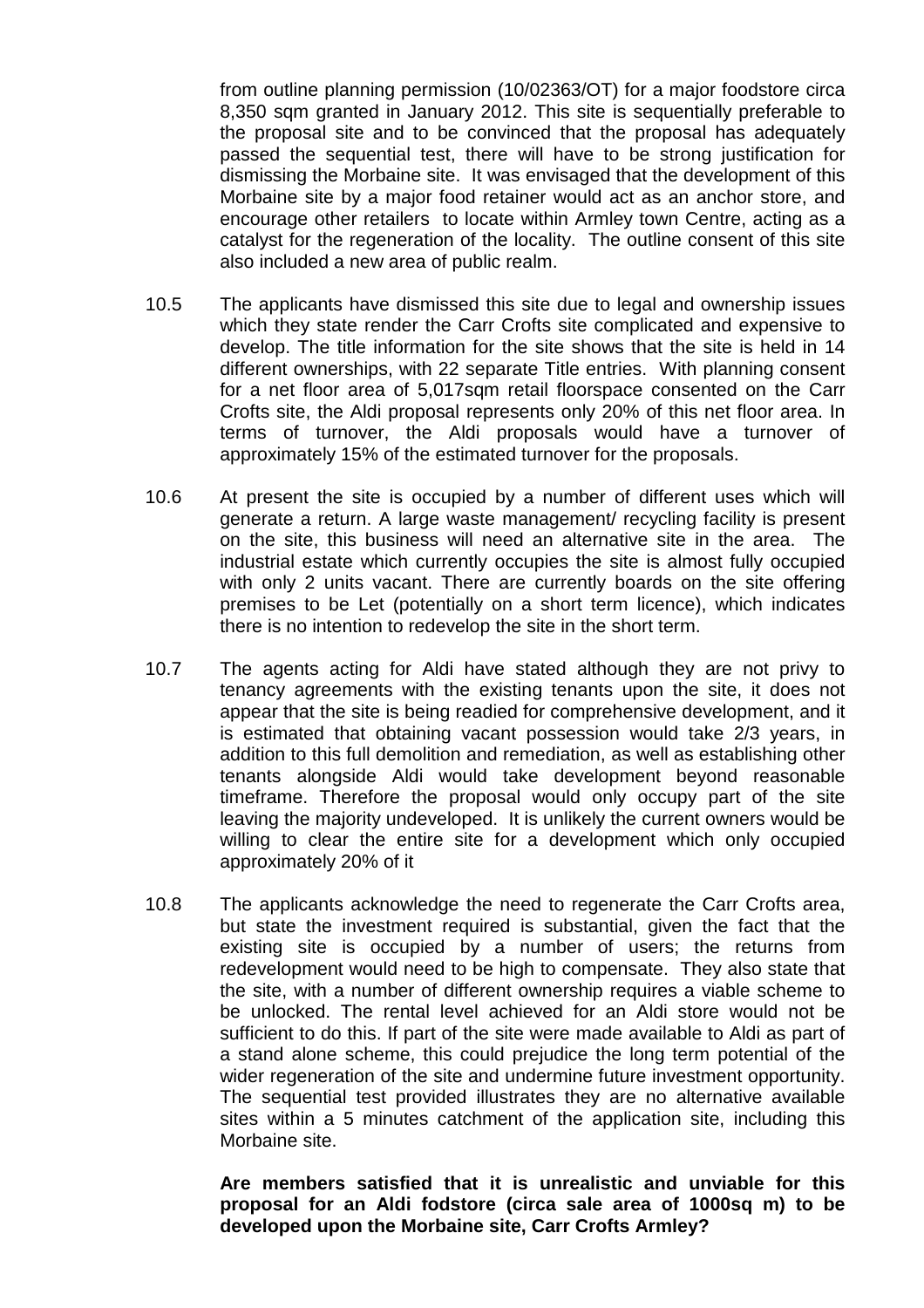10.9 The impact of the proposal on the deliverability of the Morbaine site, and impact on the future regeneration of Armley Town Centre is one key issue to consider, but this has to be considered against the benefits of the proposal. The existing condition of this application site is neglected and unsightly, and the proposal would result in environmental and visual improvements on a key site, which is located on a major strategic route through West Leeds. Given the former use of the site, contamination issues, and the proximity to the existing commercial properties located opposite on Tong Road, it is unlikely this site would come forward for housing development. The proposal will also provide new jobs and investment, and provide a discount food store within a relatively densely populated residential area, which would provide residents with an increased food choice and reduce a reliance on transport to visit other food stores.

**Are members comfortable with the principle of this proposal to provide a discount foodstore on this out of centre site?**

**Background Papers:**

Application and history files.